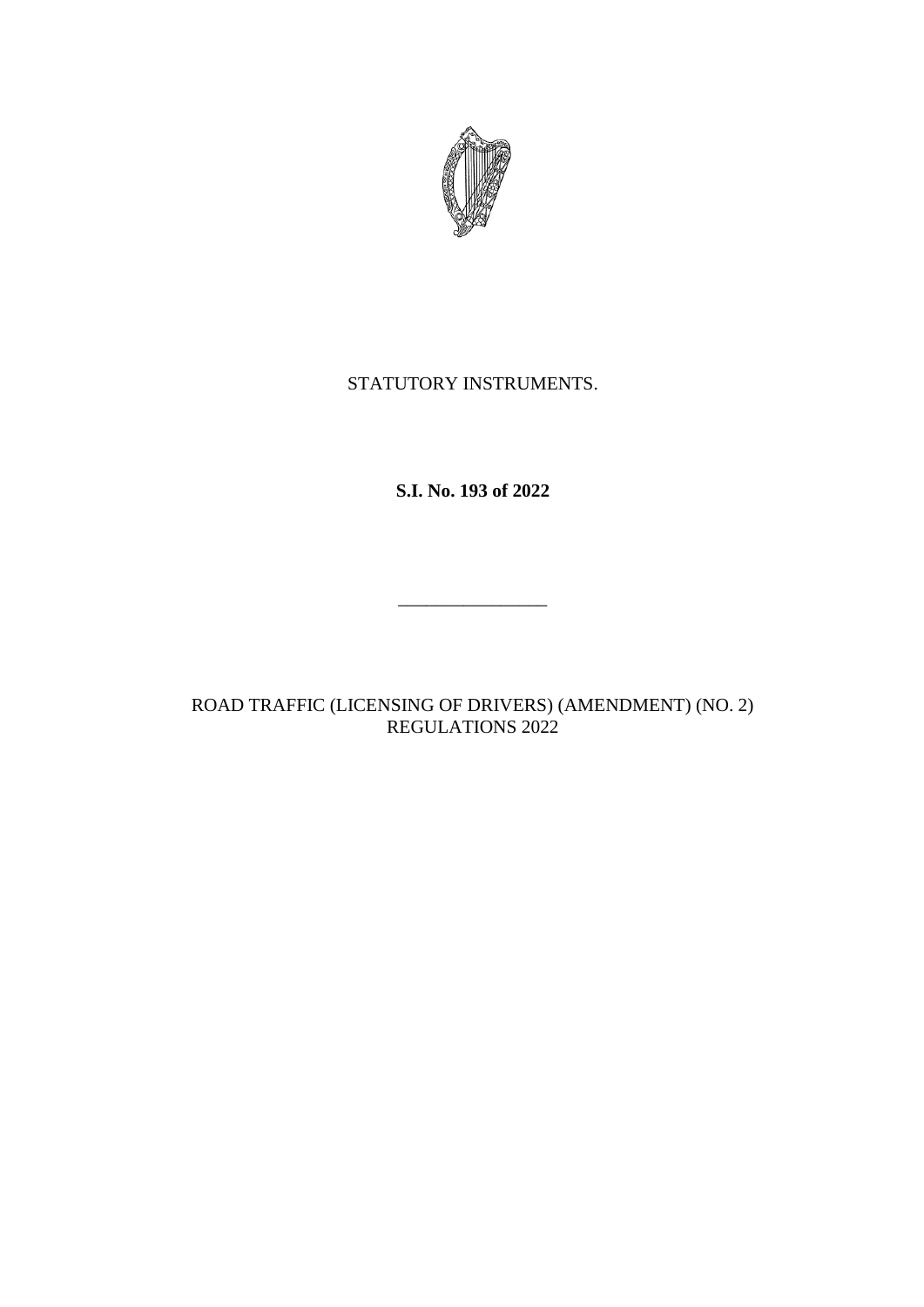### S.I. No. 193 of 2022

#### ROAD TRAFFIC (LICENSING OF DRIVERS) (AMENDMENT) (NO. 2) REGULATIONS 2022

I, EAMON RYAN, Minister for Transport, in exercise of the powers conferred on me by sections 5(1) and 42 of the Road Traffic Act 1961 (No. 24 of 1961) and the National Roads and Road Traffic (Transfer of Departmental Administration and Ministerial Functions) Order 2002 (S.I. No. 298 of 2002) (as adapted by the Transport, Tourism and Sport (Alteration of Name of Department and Title of Minister) Order 2020 (S.I. No. 351 of 2020)), hereby make the following regulations:

1. These Regulations may be cited as the Road Traffic (Licensing of Drivers) (Amendment) (No. 2) Regulations 2022.

2. The Road Traffic (Licensing of Drivers) Regulations 2006 (S.I. No. 537 of 2006) are amended in Regulation 32(4)(b), in the Table to that Regulation, by adding to the Table the following:

| A | Ukraine |    |
|---|---------|----|
|   |         | ,, |

 $\epsilon$ 

GIVEN under my Official Seal, 22 April, 2022.

EAMON RYAN, Minister for Transport.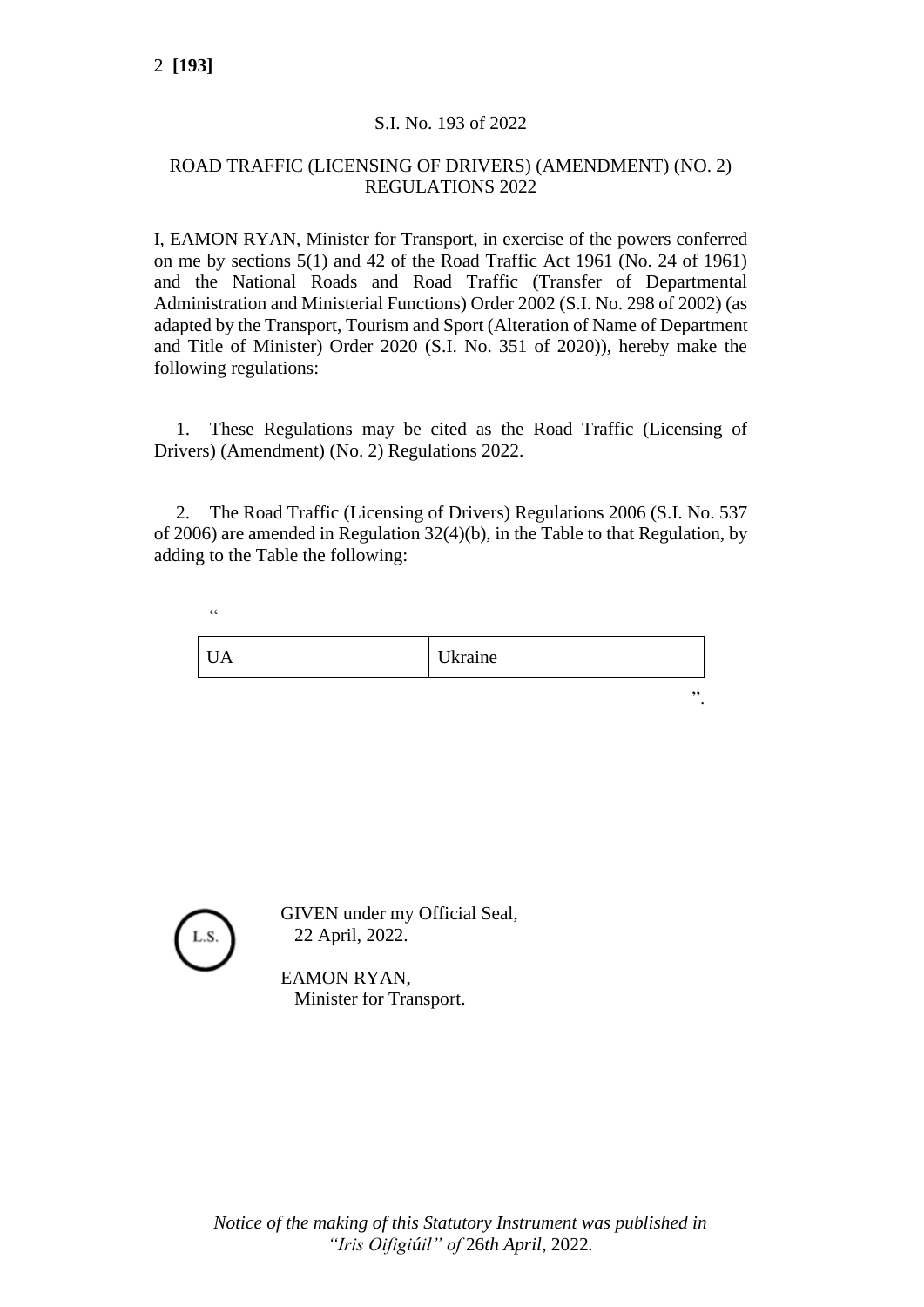#### EXPLANATORY NOTE

## (*This note is not part of the Instrument and does not purport to be a legal interpretation*.)

These Regulations amend the Road Traffic (Licensing of Drivers) Regulation 2006 (S.I. 537 of 2006) to provide for noting on a driving licence that that licence has been issued in exchange for a licence issued by the driver licensing authority in Ukraine.